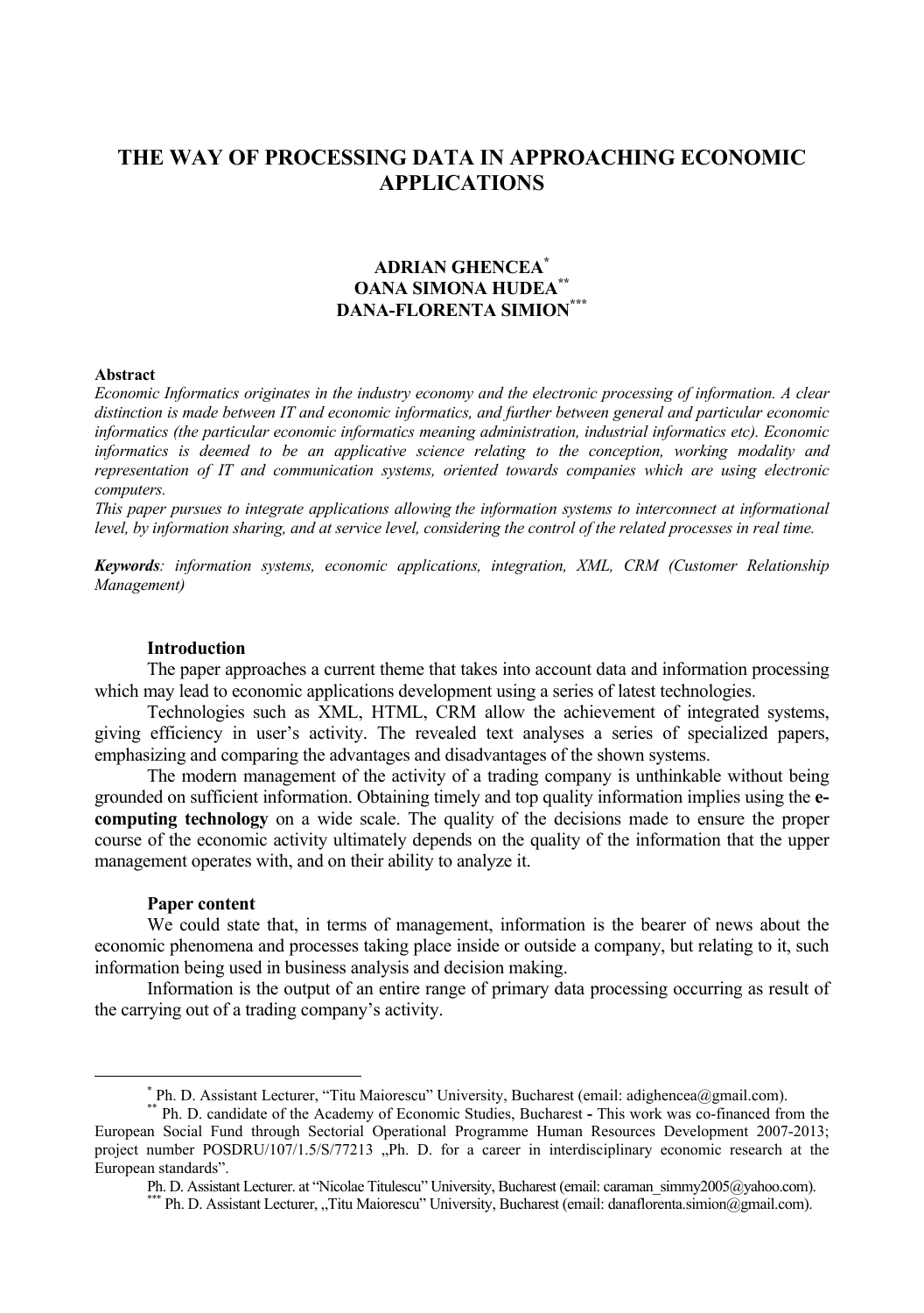The processing activity turns data into a useful form, endowing them with additional knowledge. In terms of the processing cycle, **information** represents the outcome of data processing, designed to be used in the management and decision flows.

Seen as a means of knowledge, information represents a news-story, a signal reflecting the state of a system or of the environment within which it operates, and bringing added value.

As information results from data processing, we could say that it means nothing else than the final product of such process.



#### **Picture 1 Fields of Economic Informatics**

Programming languages, techniques and methods have known a tremendous boost since the appearance of computers until nowadays, due to the need to respond to the continuing increase in number and complexity of miscellaneous issues to be settled and therefore, implicitly, of the related programs. Thus, programming has evolved from the initial stage of introducing notions directly in binary code, and continued with the advent of assembling languages allowing the symbolic representation of instructions for computer.

The main issues arising in data integration process are generated by:

The use of multiple data sources resorting to different versions of data representation,

The necessity to synchronize in time the data taken over from different sources

The use of non-conventional data,

The ad-hoc connections to be made between different types of data or between different software applications.

Unconventional data are not standardized, semi-structured and newly defined within applications data, data with a dynamic structure or changeable in time. Given the specific characteristics of unconventional data, it is extremely difficult, and sometimes even impossible, to define general rules, universally accepted, for handling and using such types of data in software applications.

The distributed application is that application running on multiple computers simultaneously so as to improve the application performance and scalability.

The use of distributed architectures for the development of economic applications offers several advantages, namely:

The provision of the application with automatic scalability, by adding other computers to the system,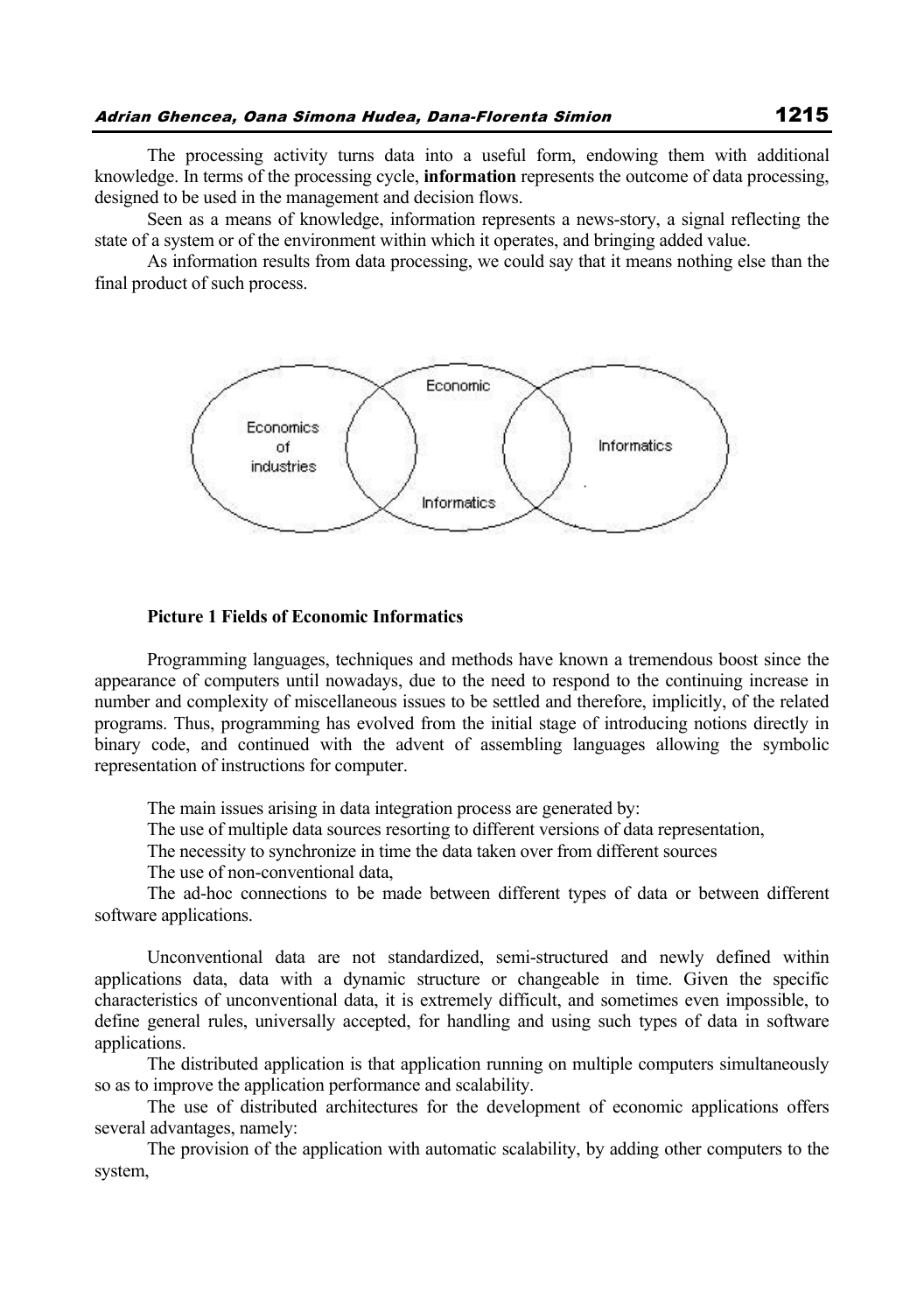The possibility to integrate applications running in different environments, on different platforms or operating systems,

The possibility to synchronize and to allow real-time communication between multiple clients,

The possibility to support poor computer systems in terms of technical characteristics to ensure the hardware resources required to run the related applications.



**Picture 2 Flow of data exchange between a company's departments** 

The accelerated changes in the business environment and the increase in complexity of the activities carried out by companies impose a permanent adjustment of the effort and analysis capabilities of the human being.

Able to process a large volume of data and aggregated information in order to optimize processes and to render them more efficient, the ERP systems have been created as a solution to such challenges. The main idea relating to the development of software applications for enterprise systems consists in their evolutionary nature<sup>1</sup>.

 $\frac{1}{1}$ <sup>1</sup> Lungu, Ion *Integrarea sistemelor informatice,(IT Systems Integration),* A.S.E. Publishing House, Bucharest,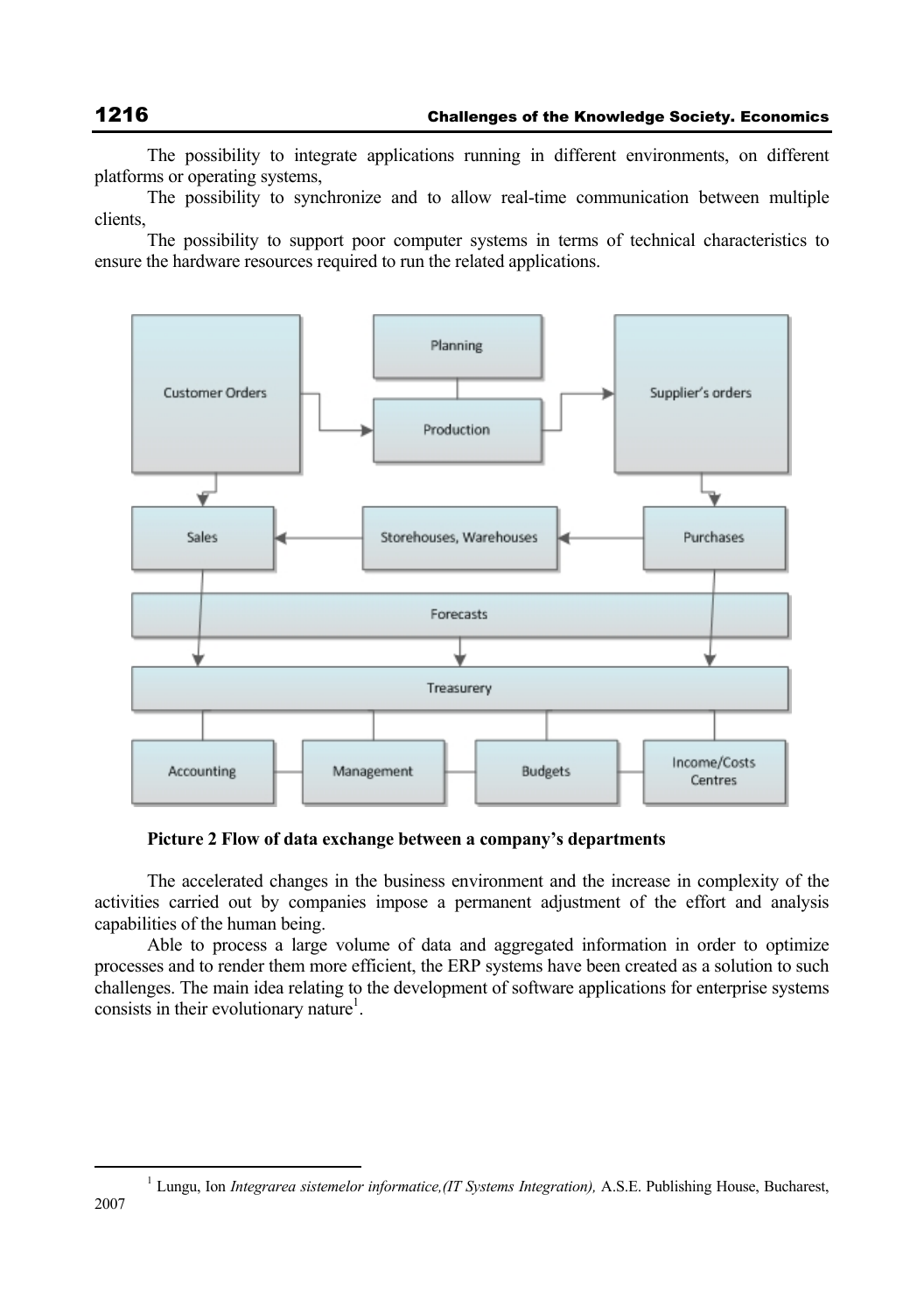

#### **Picture 3 Fundamental Properties of ERP**

Integration ensures the connectivity between the flows of functional economic processes. It may be construed as a communication technique. Here are some common ways in which communication takes place through and for integration: source code, extensive local networks of computers, Internet, e-mail, workflow, automated configuration tools, protocols and databases. We could state that integration is achieved through communication, and communication is achieved through integration.

The functional part of an ERP system ensures the flows of economic processes within each function. Therefore, in an ERP sequence we can find from several to tens of functional modules (general accounting, debtors, payroll, inventory, supply, production planning, logistics and sales orders).

Data integration combines the basic elements of data management systems, content management systems, data warehouses and other enterprise applications, bringing them altogether into a common platform.

#### **Development of XML-based applications**

XML is a relatively new technology. Still, this does not prevent it to impose itself almost in all branches of information technology. Obviously, since XML has become a usable component of computerization, business might also be useful.

Less than a year after its release, XML has impressed many developers and users. Currently, XML is becoming increasingly popular and irreplaceable. In 1998 the international organization W3C has strengthened the XML specification as "Extensible Markup Language (XML) 1.0. This meant green light for the development and implementation of XML.

It is clear that HTML and XML documents are based on the same structure using tags. But the functions of these two languages are quite different.

| HTMI.                               | XMI                            |
|-------------------------------------|--------------------------------|
| Used to <b>display data</b>         | Used to carry on data          |
| Used to visually define data        | Used to describe data          |
| Used to show how data are displayed | Used to show how data are used |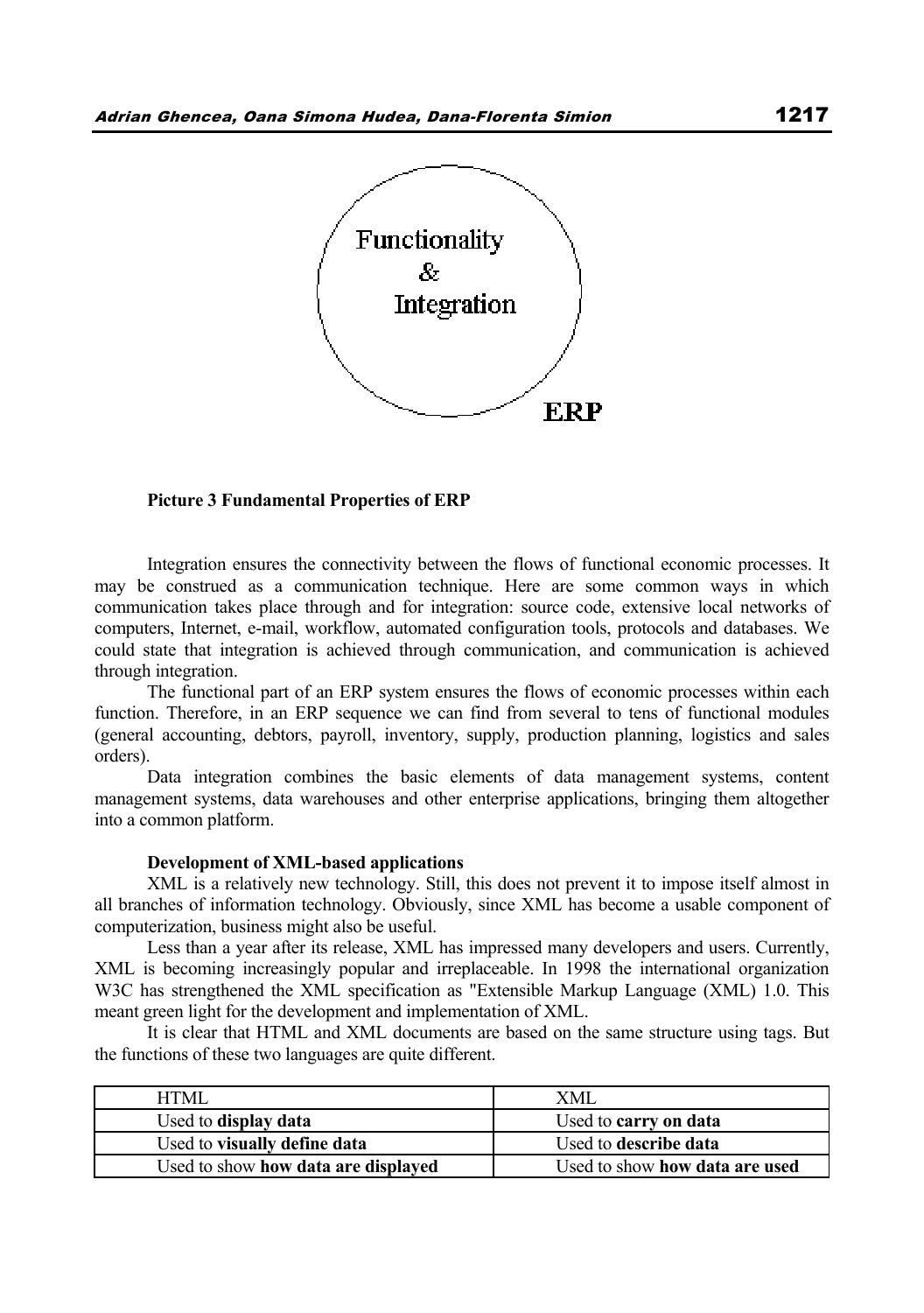## **Table 1 HTML – XML Differences**

The above table reveals that XML is working with data definition and transportation. An eloquent example would be the one described below, where we determine information relating to a physical entity. If we described the given information in a relational database, it would look like below:

| Name          | James      |
|---------------|------------|
| Surname       | John       |
| Date of Birth | 07.23.1985 |
| Height        | 79         |

The weakness of the above-described information is that it can be processed only by database management systems, which, most often, are incompatible.

## **From HTML to XML**

The two languages have been created for different purposes:

XML was designed to describe data and to focus on their structure; HTML was designed to display data and to focus on their design.

 The XML Objectives are reflected by the following characteristics: Simple to use on Internet; Able to support a wide variety of applications; Compatible with SGML (Standard Generalized Markup Language); Fit for easy writing of programs processing XML documents; Designable quickly, formally and concisely.

 The XML data can be used in HTML language and allow a rapid identification of documents via the search engines. By means of codes such as javascript, php etc., the XML files can be embedded in web pages, the most notable example being the RSS system that uses an XML file to carry on information from one web page to several web pages.

Advantages of XML: Extensibility (new indicators can be defined, if necessary) Validity (the data structural accuracy can be assessed) Facility for users to represent their data independently of applications Simple and accessible (they are text files created to structure, store and transport information) Easy to edit and modify (it only requires a simple text editor such as Notepad, WordPad, etc.).

 XML language provides a method of inter-human communication, not of data interchangeability between machines, therefore creating relationships between the designers and the beneficiaries of their documents. XML inherits the neutrality of the platform and speech, and the liberty of the data present in SGML.

 All these remarks indicate us that XML provides users with an information markup open standard, without limits in terms of annotation techniques (provided extensibility), easy to use (able to support knowledge databases) and easy to implement.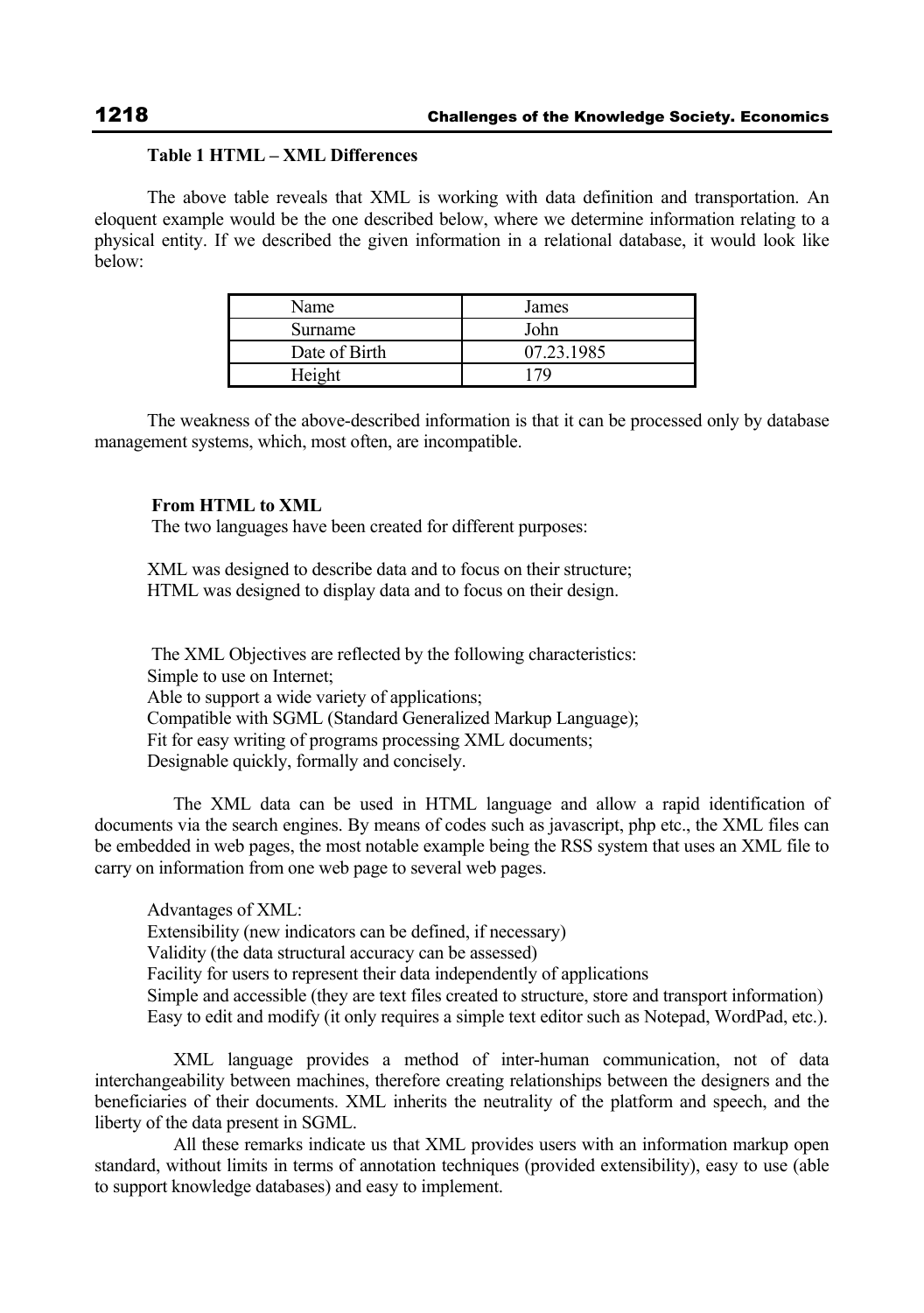The future of XML will impact not only the IT employees, but also the political and economic world. The combination of XML with XSL could replace all current formats of text processing and publishing:

A unique format for Web posting and printing;

A common format for storing data in various software products;

A single format for all languages.

The success of XML can be foreseen both as regards Web, where is allows the creation of extensible multimedia applications, and as regards the information processing in general.

## **Application development using the concept of CRM (Customer Relationship Management)**

The CRM application is a dedicated solution for customer relationship management which offers: direct support for developing business strategies and the ability to connect front-office and back-office roles into a complete customer oriented business solution. Also, the ability to collect and analyze information, to be able to anticipate customer needs and build a profitable and long-term relationship is another important feature of this type of software solution.

The sharply increasing transition of "traditional" business towards electronic media has brought along important mutations in the crucial field of relationship administration between companies and their customers. The Customer Relationship Management (CRM) is now one of the fashionable concepts in the new digital economy, but it is hardly an innovation of recent years. Historically, the relationship between the customer and those who provided a particular product or service has arisen since the first customer. This relationship has been managed over time in the most different ways, yet using the "traditional" methods, which implied direct contact between a company's sales representatives and its customers. As until recently a letter, a catalog sent by mail, a phone call, or an elegant restaurant were "tools" more than sufficient to maintain a close relationship of loyalty with the customer, things have changed with the appearance of the Internet. What the digital revolution brought along was an unprecedented widening of a company's customer base, and thus, almost an exponential growth of the problems involved in dealing with them.

The CRM has become a priority for the companies that have sought to have an advantage in today's stormy economy. Worse now, even if they invest hundreds and thousands, if not millions of dollars in CRM, most companies are not closer then before than when the system appeared.

The Customer Relationship Management can be defined in the following ways:

Strategy for selecting and maintaining the customers so that their value to the firm is optimal; it involves a business philosophy that puts the customer at the center, through all the processes; the success is possible if and only if the leading team, the strategy and the organizational appropriate culture act simultaneously;

A process of implementing a business strategy that places the customer at the center, which, in a "chain reaction" determines to redefine all the functional activities - this implies new work processes, possible only by using information technology;

"Super-class" of business models, processes, methodologies, interactive technologies, to achieve a high retention rate of clients belonging to identifiable groups of customers with great value for business and growth potential;

Extension of the concept of selling as an ongoing process, considered both art and science, to collect and use customer information in order to "educate" their loyalty - which is impossible without the use of appropriate technology;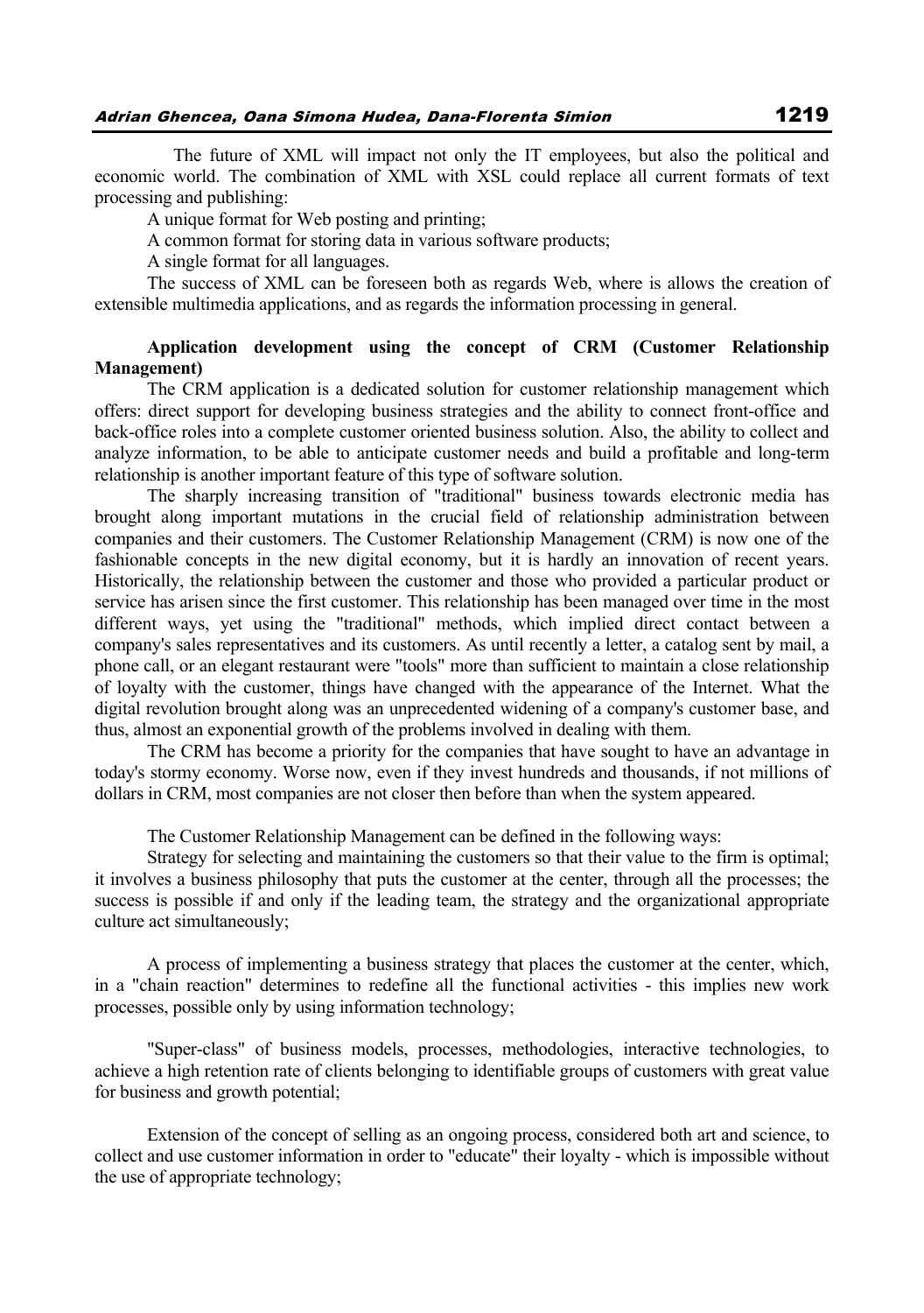A concept of development and implementation of business strategies and related technology support, to eliminate the difference between the actual and the possible acquisition level, the development and maintenance of customer relationship - which improves the efficiency of assets;

A timely process for enlarging and applying the knowledge (and not necessarily of data storage) on a client, leading to the individualization of acquired strategies and business to meet the personalized needs of each client;

Specific management approach that places the customer at the center of the business processes and practices, the purpose of this approach being the increase in the profit and productivity;

The management of all interactions with the customers, with the purpose of expanding its customer base by bringing in new customers and meeting the needs of the existing ones;

A term specific to the information domain on potential methodologies, to the software packages offered and to the Internet, to help a company conduct customer relationships in an organized manner;

The "overall" approach that integrates the processes of receipt of orders, sales and service, which unifies and coordinates all the channels through which the customers interact with the company, that "something" which has most to do with customer satisfaction and, in fact, has nothing in common with technology and for which technology is only a means and not an end in itself;

A process to guide the entire company towards its outside, towards the clients, which involves understanding the customer needs and process management within the company to develop and maintain customer relations.

The information about the customers is the essence of CRM. Although the development and maintenance are important, clear and well structured data about the customers are vital. Unfortunately, many businesses do not pay enough attention to the importance of consistent and quality data. In fact a study by PriceWaterhouseCoopers showed how widespread are the data on quality problems in companies around the world.

Based on a survey of 600 mid-level companies in the U.S., Europe and Australia, the following conclusions were drawn:

70% of companies have recognized that insufficient data have a negative financial effect on the business. 50% added extra costs to reconcile the data.

30% have been forced to postpone investments in new systems because of data issues.

A company stated that data problems have caused a loss of \$ 8 million only in one fiscal year.

Many leaders have considered the subject of data management companies as boring, until they realized how much is at stake. When a critical project can not come alive because of data problems or clarity, or when they realized how much it will cost to clean the institutionalized data, the negative effect of data neglecting became clear, and the responsible persons were notified.

More than money, poor quality data means low analysis and performance indicators which makes the management take appropriate decisions to get out of this impasse. When it comes to customer information, poor data quality can lead to problems that are no less critical. Each has a story about incorrect data related to customers. But the quality of customer data is no joke, they are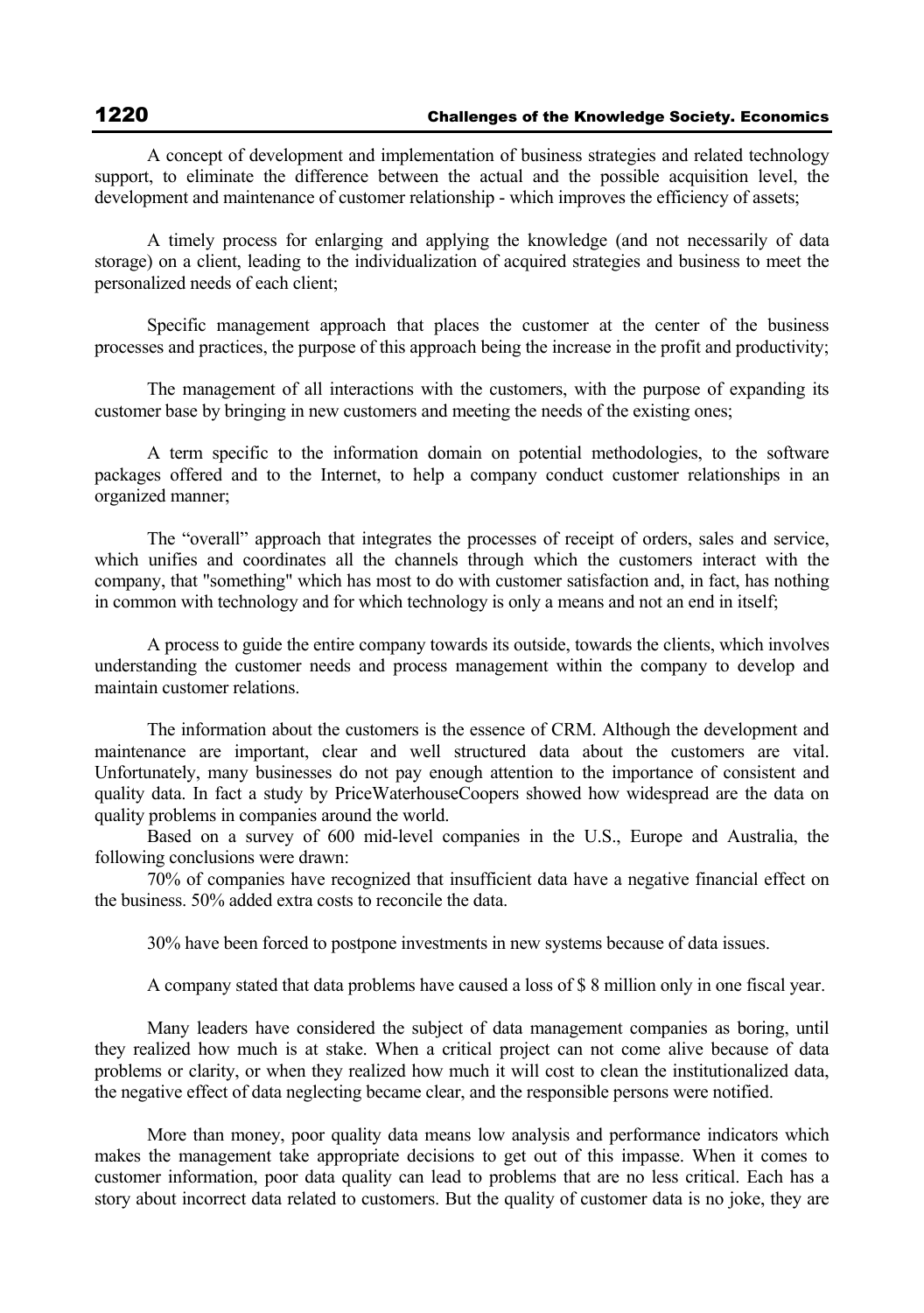absolutely necessary to develop and maintain operational CRM enterprise and analytical systems. Thus consistent and quality data are critical components of the CRM system.

Customers require easy and convenient access through the channels that they choose. Creating multiple points of contact with the customer is served is a prerequisite. Unfortunately, creating multiple points of contact increases the risk of appearing inconsistent interactions. In companies where we can not reconcile information about the same customer at various points of contact, dissatisfaction shows up.

The creation of a single universal database is, unfortunately, not feasible for most large companies because of differences in portfolio applications and associated databases. However, an integrated view, and a multi-channel on the customer is feasible and represents one of the main advantages of the CRM applications. To achieve this, these applications must be integrated pragmatically, using intermediate components with intermediate applications, each dealing with a portion of data collection.

A well organized target reduces the development effort necessary to document and code the interfaces between systems, reducing duplication in technology integration, and shortening the time required to change existing applications.

Definition of customer transactions can vary widely between business-to-business (B2B) and business-to-consumer (B2C). In B2B customers are the companies and their customers, and B2C client is usually an individual, but can be a family.

The next step is to inventory the available sources of data, determining where to collect data from internal sources or whether they will be obtained from external sources. To create an analytical view, the data must be extracted from various sources, converted into consistent and usable information, and then loaded into the analytical data structures. Tools for extracting, transforming and loading (ETL) can be used for this. They are driven by data sets and have a strong support for meta-data. In addition to collecting the data from internal sources, methods to fill in the external uncovered gaps should be available.

#### **CRM Implementation**

Alone, the CRM is not a technology, but a process of collection and retention of customer information and their interactions with the company. CRM implementation tends to be a complicated and expensive test. It is estimated that during the next two years, 2,000 companies will have to spend \$ 250 million each on CRM solutions. While money is exhausted, many companies have not been able to determine what kind of return on investment they obtain in their system, beyond the obvious data.

A recent study by Andersen Consulting is seeking direct correlation between CRM and the business income. Typically a billion \$ turnover could add \$ 40 million profit would increase the CRM capacity by 10 percent. Besides this, the CRM increases performance and the business income.

Significantly, companies that have successfully implemented CRM solutions do not see CRM as an IT project driven away from a specific department - that is, they see CRM as a broad initiative. Most CRM implementations have been fragmented, put into operation in a department without an over viewing perspective. Similarly, the CRM software needed to be transferred to all levels throughout their organization. Marketing will be able to formulate responses and to provide the results of specific promotions or campaigns across the customer segments. The employee dealing with customer relations will be able to provide superior customer support and satisfaction services.

When talking about the technologies used to achieve the implementation of CRM system, we must first refer to the server level of the CRM. Thus the operating system on which the CRM system developed is Microsoft Windows 2000 Server and the IIS Web server is used. The application is developed in MS Visual Studio.NET Framework and the Server software is MS Framework 1.1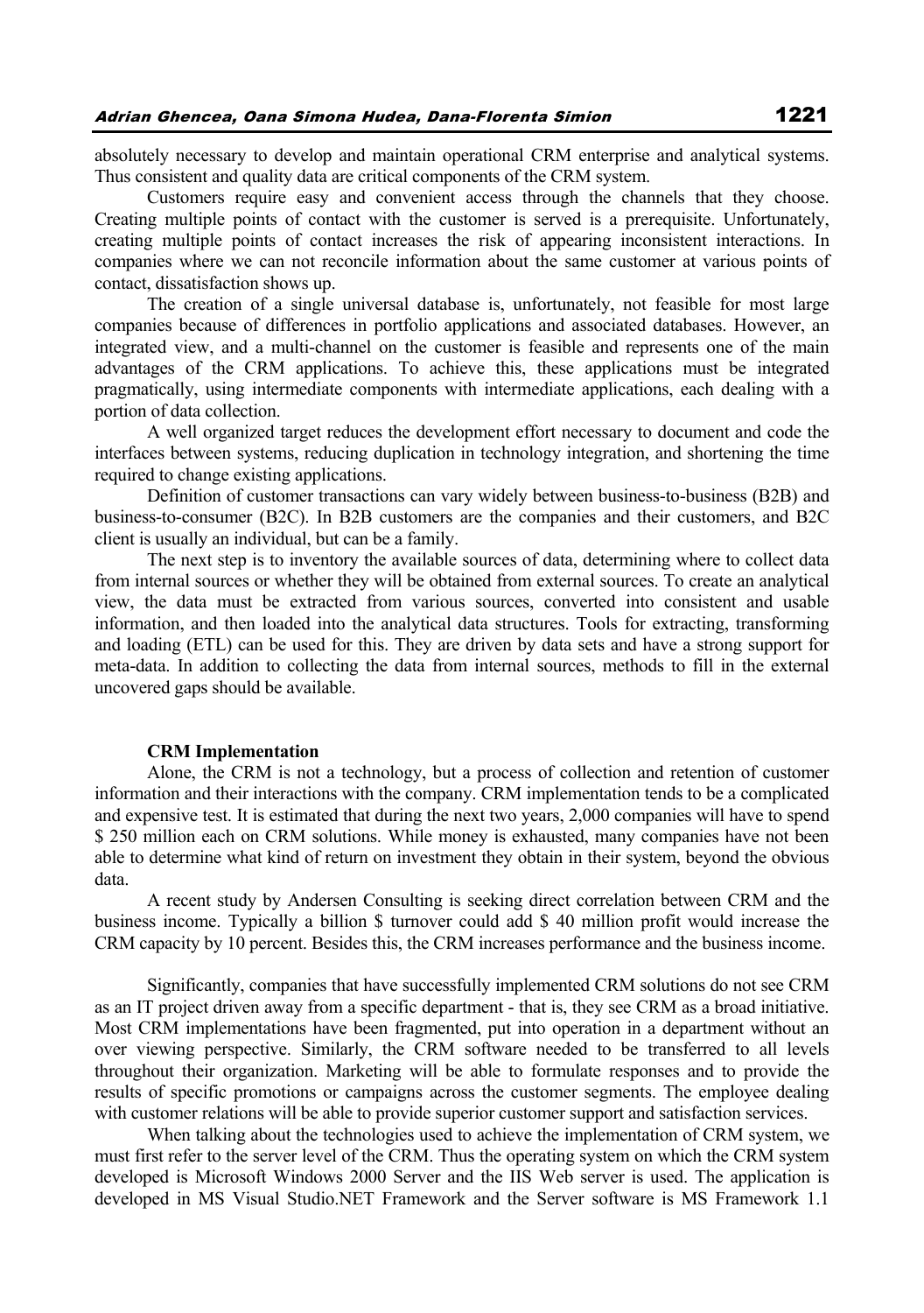SDK. CRM customers that will benefit from this application should have as 2k/NT Windows operating system and IE5.

The dynamic information accessed in/through the CRM interface information will be considered as "functional" (interface elements such as labels, Message box sites, input fields sites) and "business" information (data about customers, products).

The support for the "functional" data consists in a MS SQL Server database. These data allow direct access from the interface through a ADO.net. connection. The business information is accessed through predefined Web services.

## **Advantages of CRM**

The impact on the cost and quality data

Using data integration solutions (CDI) can produce a significant return on investment (ROI). Benefits of the CDI are:

Better cross-selling and up-selling "(facilitated by an improvement in the modeling and better targeting of the customers)

Improving customer retention (achieved by avoiding worn out customers) Improving attracting new customers

## **Competitive advantage through CRM**

The CRM is defined as a strategy to manage customer relationship and interaction with them in the most profitable way possible for both. There are several providers of operational CRM solutions that enable traditional CRM implementation strategies. These typical strategies are supported by solutions focused on how the services, sales and marketing of more effective departments should be made, this increasing the profitability of such organizations and of their customers.

#### **Conclusions**

Web services and applications are emerging as a key technology for conducting automated interactions between distributed and heterogeneous applications and for connecting various business processes.

 At software and hardware level, *technology integration* is the main phrase for the current IT products. Thus, the various existing technologies allow an interaction with outstanding results between databases and web services.

ICT infrastructures containing databases, large volumes of data, OLAP, Java turn into web platforms, therefore hardware decreasing in relevance.

A series of advantages of IT integration and interaction are outlined below:

Diminishing of implementation, exploitation, conversion and other hidden costs;

Increasing of data security due to the submission to common restrictions;

Diminishing of the complexity of different technologies;

Avoidance of scalability-related problems;

Avoidance of issues relating to the implementation and management of different software products by using a single product;

Obvious evolution of end users.